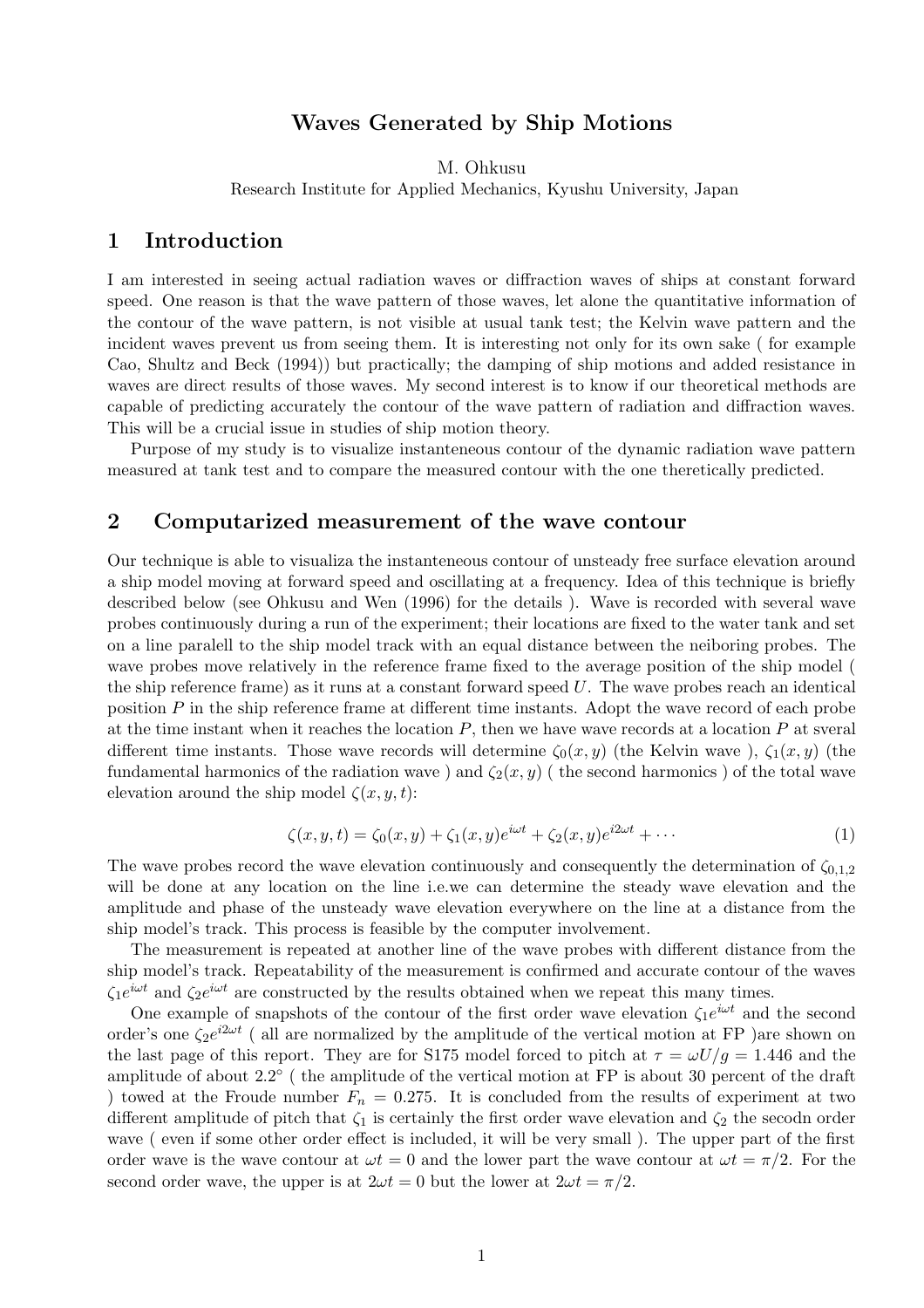One wave system significant in the first order wave pattern: the wave peaks are on a diagonal One wave system significant in the first order wave pattern: the wave peaks are on a diagonal line emanating from the ship; the diagonal line makes about  $21°$  with the ship's track. This angle as well as the " wave lengt One wave system significant in the first order wave pattern: the wave peaks are on a diagonal<br>line emanating from the ship; the diagonal line makes about  $21^{\circ}$  with the ship's track. This angle as<br>well as the " wave le well as the " wave lenght " of the peaks is in agreement with that of the asymptotic wave pattern<br>of the longer wave component ( $k_2$ -wave). Two wave systems will be seen in the second order wave well as the " wave lenght " of the peaks is in agreement with that of the asymptotic wave pattern<br>of the longer wave component ( $k_2$ -wave). Two wave systems will be seen in the second order wave<br>pattern. One is on a diag of the longer wave component ( $k_2$ -wave). Two wave systems will be seen in the second order wave<br>pattern. One is on a diagonal line of the angle 21° which is the same as in the first order  $k_2$ -wave.<br>Other is on a digon Other is on a digonal line of 13.5° which is the angle of the asymptotic  $k_2$  wave pattern if we assume the frequency of the motion as  $2\omega$  and the linear dispersion relation. This is true in terms of the wave Other is on a digonal line of 13.5° which is the angle of the asymptotic  $k_2$  wave pattern if we assume<br>the frequency of the motion as  $2\omega$  and the linear dispersion relation. This is true in terms of the wave<br>length of the trequency of the motion as  $2\omega$  and the linear dispersion relation. This is true in terms of the wave<br>length of the peaks on the diagonal line. The former wave system is interpreted by an analogy of the<br>Stokes waves length of the peaks on the diagonal line. The former wave system is interpreted by an analogy of the<br>Stokes waves as the bound wave component mainly resulting from the nonlinearity in the free ayrface<br>condition and the lat Stokes waves as the bound wave component mainly<br>condition and the latter the free wave component d<br>in the comparison with the theoretical prediction.<br>Another significant result seen in the wave content in the comparison with the theoretical prediction.<br>Another significant result seen in the wave contours is that the second order wave elevation is as

large as 25percent of the first order wave elevation. This will be discussed in terms of the theoretical prediction.

## 3 Theoretical prediction

We assume that the steady flow around the ship is uniform flow U into the x direction. Another assumption is that two small parameters, the slenderness parameters  $\varepsilon$  and the motion amplitude  $\delta$ , We assume that the steady flow around the ship is uniform flow U into the x direction. Another assumption is that two small parameters, the slenderness parameters  $\varepsilon$  and the motion amplitude  $\delta$ , are independent of ea assumption is that two small parameters, the slenderness parameters  $\varepsilon$  and the motion amplitude  $\delta$ ,<br>are independent of each other; when we are concererned with, for example,  $\delta^2$  terms, we retain the<br>terms of the l

terms of the lowest order with respect to  $\varepsilon$ .<br>We may assume the derivative of any flow quantity f in the x direction is higher order than the derivatives into the y and z in terms of  $\varepsilon$ . Yet we retain  $U \partial f / \partial x$  in because of high speed U of the ship. As a consequence we may employ  $2.5D$  approach. One way is derivatives into the y and z in terms of  $\varepsilon$ . Yet we retain  $U \partial f / \partial x$  in the free surface conditions<br>because of high speed U of the ship. As a consequence we may employ 2.5D approach. One way is<br>to analyze fully nonlin because of high speed U of the ship. As a consequence we may employ 2.5D approach. One way is<br>to analyze fully nonlinear flow and to take  $\omega$  and  $2\omega$  components to compare with each component<br>of the measured wave field to analyze fully nonlinear flow and to take  $ω$  and  $2ω$  components to compare with each component of the measured wave field presented in the previous section. However here our analysis is rather by classical perturbati of the measured wave held presented in the previous section. However here our analysis is rather by classical perturbation expansion in terms of  $\delta$ . It is for better understanding of the behavior of the second order wav classical perturbation expansion in terms of  $\delta$ . It is for better understanding of the behavior of the second order wave elevation separately and the convenience of direct comprison with the measured wave pattern of the form  $\psi$ elocity potentilal  $\phi$  and wave  $\phi = \phi_1 + \phi_2, \quad \zeta = \zeta_1 + \zeta_2$ 

$$
\phi = \phi_1 + \phi_2, \qquad \zeta = \zeta_1 + \zeta_2
$$

Here we consider that the terms  $\phi_2$  and  $\zeta_2$  are of higher order than the first terms with respect to  $\delta$ .

From now on we are concerned only with the oscillatory part of the flow i.e. we understand hereafter that  $\phi_{1,2}$  and  $\zeta_{1,2}$  represent the oscillatory parts of the flow. Our analysis is in the frequency domain and everything of the first order is oscillating at the frequency  $\omega$ . Then it is readily shown that we m and everything of the first order is oscillating at the frequency  $\omega$ . Then it is readily shown that we

$$
\phi_j(x, y, z) = \psi_j(x, y, z)e^{-ij\omega x/U + ij\omega t}, \quad \zeta_j(x, y, z) = \eta_j(x, y, z)e^{-ij\omega x/U + ij\omega t} \qquad j = 1, 2 \tag{2}
$$

 $\phi_j(x, y, z) = \psi_j(x, y, z)e^{-ij\omega x/U + iy\omega t}$ ,  $\zeta_j(x, y, z) = \eta_j(x, y, z)e^{-ij\omega x/U + iy\omega t}$   $j = 1, 2$  (2)<br>Substitution of those expressions into the first and second order free surface conditions respectively Substitution of those expressions into the first and se<br>will derive the conditons for  $\psi_{1,2}$  and  $\eta_{1,2}$  on  $z = 0$ 

$$
d \eta_{1,2} \text{ on } z = 0
$$
  

$$
U\psi_{1x} = -g\eta_1, \quad U\eta_{1x} = \psi_{1z}
$$
 (3)

$$
U\psi_{1x} = -g\eta_1, \quad U\eta_{1x} = \psi_{1z}
$$
(3)  

$$
U\psi_{2x} = -g\eta_2 - \frac{U}{2}\eta_1\psi_{1zx} - \frac{1}{4}(\psi_{1y}^2 + \psi_{1z}^2), \quad U\eta_{2x} = \psi_{2z} - \frac{1}{2}\psi_{1y}\eta_{1y} - \eta_1\psi_{1zz}
$$
(4)  
Subscripts  $x, y$  and  $z$  denote the differentiation into the respective direction. In deriving (4) we have

Subscripts  $x, y$  and  $z$  denote the differentiation into the resp<br>retained the lowest order terms of  $\varepsilon$  among the terms of  $\delta^2$ .  $2<sub>7</sub>$  $\frac{2}{3}$  spective direction. In deriving (4) we have<br>The same reasoning leads to the govering Subscripts  $x, y$  and z<br>retained the lowest c<br>equation in fluid

$$
\psi_{jyy} + \psi_{jzz} = 0 \quad j = 1,2
$$
\n<sup>(5)</sup>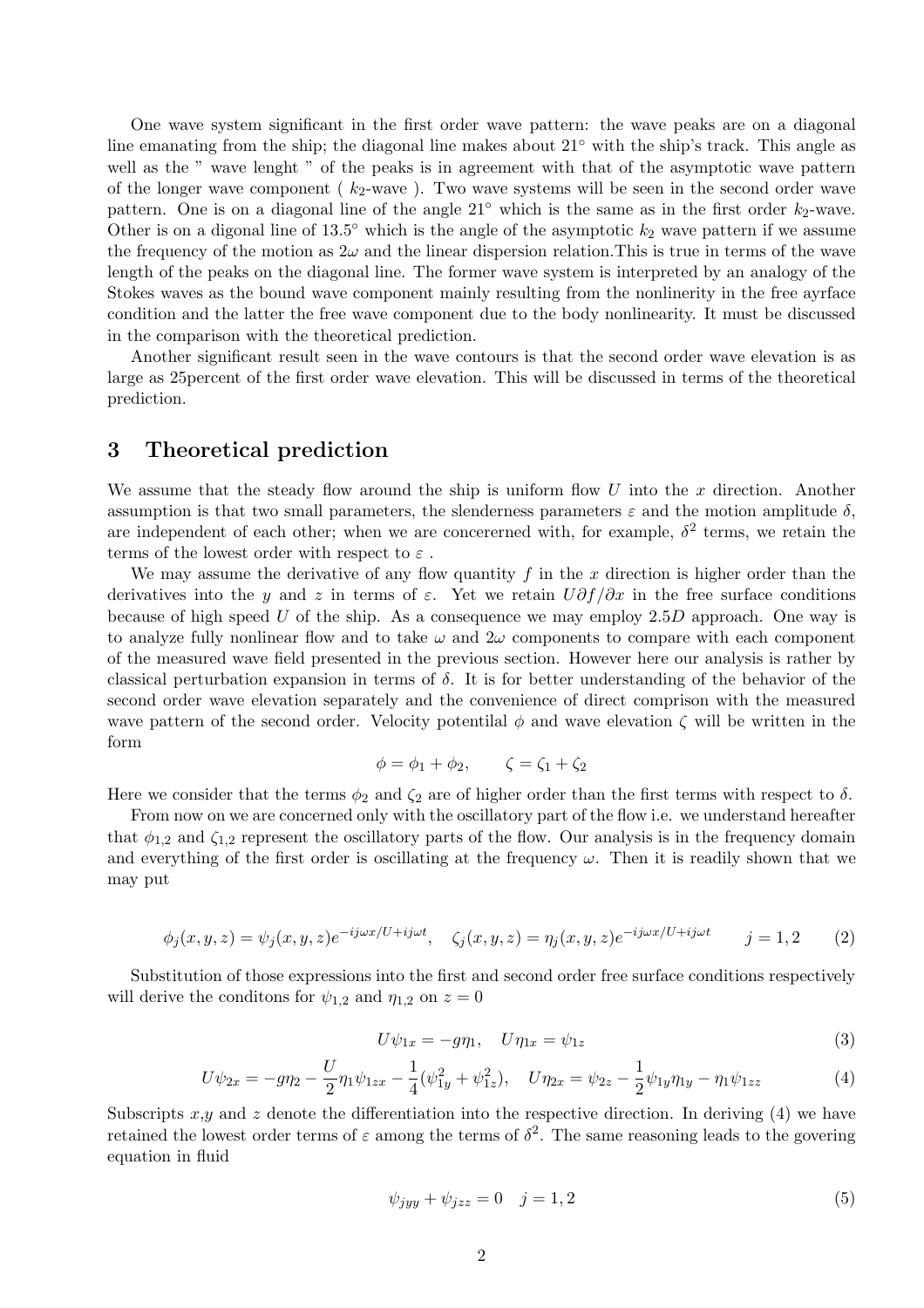The body boundary conditions are derived in the same manner based on the same assumptions.

$$
\psi_{1n} = -\delta[(x - x_0)i\omega + F_n]n_z e^{i\omega x/U}
$$
\n
$$
\psi_{2n} = 0.5\delta^2(x - x_0)n_z \psi_{1zz} e^{i2\omega x/U}
$$
\n(7)

$$
\psi_{2n} = 0.5\delta^2(x - x_0)n_z \psi_{1zz} e^{i2\omega x/U}
$$
\n(7)

The body conditions (6) and (7) are both imposed on the surface of the ship at the equilibrium position. n is the normal directed to the fluid on the ship's sectional contour and  $n_z$  is the z component of the normal.  $x_0$  is the x coordinate of the longituidinal center of mass around which the pitch motion is *n* is the normal directed to the fluid on the ship's sectional contour and  $n_z$  is the *z* component of the normal.  $x_0$  is the *x* coordinate of the longituidinal center of mass around which the pitch motion is defined normal.  $x_0$  is the x coordinate of the longitudefined. The formulation above is under the surface intersects vertically the  $z = 0$  plane.<br>Equations (4) and (7) suggest that  $\psi_0$  and a surface intersects vertically the  $z = 0$  plane.<br>Equations (4) and (7) suggest that  $\psi_2$  and  $\eta_2$  will be decomposed into two parts, one part satisfying

surface intersects vertically the  $z = 0$  plane.<br>Equations (4) and (7) suggest that  $\psi_2$  and  $\eta_2$  will be decomposed into two parts, one part satisfying<br>the homogeneous free surface condition (4) and the homogeneous bo Equations (4) and (7) suggest that  $\psi_2$  and  $\eta_2$  will be decomposed into two parts, one part satisfying<br>the homogeneous free surface conditions corresponding to (3) and the body condition (7), and other<br>part sastisfyi the homogeneous free surface conditions corresponding to  $(3)$  and the body condition  $(7)$ , and other<br>part sastisfying the free surface condition  $(4)$  and the homogeneous body condition  $(7)$  with the right<br>hand side re part sastisfying the free surface condition (4) and the homogeneous body conditional<br>hand side replaced by 0. The former will be understood as the free wave particularly.<br>nonlinearity and the latter the bound part due to Numerical implementation of this approach for  $\phi_1$  is straightforward and well known. The 2nd order none-Kutta scheme was used to forward the solution from one section to next section; behavior of

nonlinearity and the latter the bound part due to the free surface nonlinearity.<br>Numerical implementation of this approach for  $\phi_1$  is straightforward and well known. The 2nd order<br>Runge-Kutta scheme was used to forward Runge-Kutta scheme was used to forward the solution from one section to next section; behavior of  $\psi_1$  on  $z = 0$  away from the body surface (  $|y| > 0.5L$ ) is approximated by vertical dipole behavior; Runge-Kutta scheme was used to forward the solution from one section to next section; behavior of  $\psi_1$  on  $z = 0$  away from the body surface  $(|y| > 0.5L)$  is approximated by vertical dipole behavior; intial condition at t  $\psi_1$  on  $z = 0$  away from the body surface ( $|y| > 0.5L$ ) is approximated by initial condition at the bow  $x = 0$  for the marching is  $\psi_1 = \eta_1 = 0$  (This must while it does not have a serious effect with a slender hull fo

while it doee not have a serious effect with a slender hull form of S175 ).<br>After  $\psi_1$  and  $\eta_1$  are obtained, we solve for  $\psi_2$  and  $\eta_2$  in almost similar manner. Equations (4) is while it doee not have a serious effect with a slender hull form of S175).<br>
After  $\psi_1$  and  $\eta_1$  are obtained, we solve for  $\psi_2$  and  $\eta_2$  in almost similar manner. Equations (4) is<br>
integrated to forward  $\psi_2$  and After  $ψ_1$  and  $η_1$  are obtained, we solve for  $ψ_2$  and  $η_2$  in almost similar manner. Equations (4) is integrated to forward  $ψ_2$  and  $η_2$ . We need to evaluate the forcing terms due to  $ψ_1$  and  $η_1$  on the right hand side. We must rely on numerical differentiation for evaluating  $\psi_{1zx}$  for  $\psi_{1z}$  given on  $z = 0$ . We evaluated  $\psi_{1zz}$  by solving a new boundary value problem for  $\psi_{1z}$  when  $\psi_{1z}$  is prescribed on both the evaluated  $\psi_{1zz}$  by solving a new boundary value problem for  $\psi_{1z}$  when  $\psi_{1z}$  is prescribed on both the

The condition imposed for  $\psi_2$  at large |y| is determined as follows. The forcing terms bahavior at ship section and the free surface.<br>The condition imposed for  $\psi_2$  at large  $|y|$  is determined as follows. The forcing terms bahavior at large  $|y|$  are known because  $\psi_1$  bahves as a vertical dipole. For  $\psi_2$  we as The condition imposed for  $\psi_2$  at large  $|y|$  is determined as follows. The forcing terms bahavior at large  $|y|$  are known because  $\psi_1$  bahves as a vertical dipole. For  $\psi_2$  we assume the slowest attenuation expect

expected from the forcing terms on the right hans side of (4) at large  $|y|$  i.e. the same behavior as  $\psi_1$ .<br>Numerical treatment of the singularity of the velocity potential at the intersection of the body surface and discussed at the Workshop. face and  $z = 0$  will be crucial for the computation of the second order component, which will be<br>cussed at the Workshop.<br>Wave elevation computed by this approach is compared with the measured wave elevation presented<br>the

discussed at the Workshop.<br>Wave elevation computed by this approach is compared with the measured wave elevation presented<br>in the previous section. The predicted of the first order wave contour is apprently in good agreeme Wave elevation computed by this approach is compared with the measured wave elevation presented<br>in the previous section. The predicted of the first order wave contour is apprently in good agreement<br>with the measured but no in the previous section. The predicted of the<br>with the measured but not quantitatively with<br>results will be presented at the Workshop

### References

References<br>(1) Cao YS, Shultz W and Beck R (1994) Inner-angle Wavepackets in an Unsteady Wake, Proc.19th<br>ONB Symposium, Socul (1) Cao YS, Shultz W and<br>ONR Symposium, Seoul

(1) Oas 15, Shanz W and Beek R (1551) filmer angle Wavepackets in an ensteady Wake, I focus in<br>ONR Symposium, Seoul<br>(2) Ohkusu M and Wen G (1996) Radiation and Diffraction Waves of a Ship at Forward Speed, (2) Ohkusu M and Wen G (1996) Radiation<br>Proc.22nd ONR Symposium,Trondheim